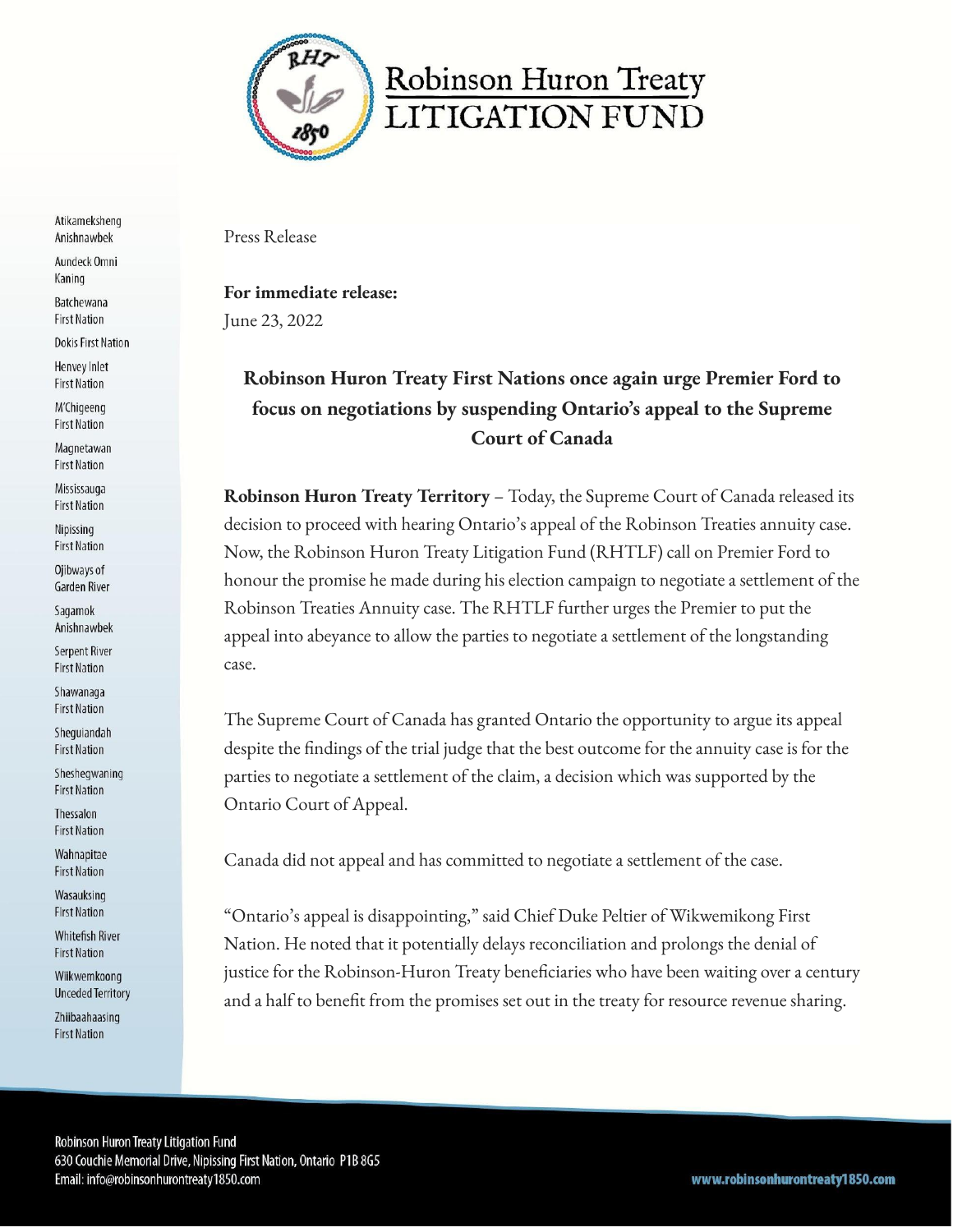

The initial trial concluded that the Crown has a mandatory and reviewable obligation to increase the Treaties' annuities when the economic circumstances warrant reflecting a fair share of the value of the net Crown resource-based revenues generated from the territory.

The Judgement went on to say that the treaty parties should negotiate a settlement, noting that the Anishinaabe and the Crown have an opportunity to determine what roles those historic promises will play in shaping their modern treaty relationship.

The Ontario Court of Appeal upheld the trial decision and also encouraged the parties to negotiate a settlement. The majority decision of the Court of Appeal strongly urged the parties to negotiate a modern agreement for the implementation of the Treaty, finding that this is more likely to produce a strong, renewed Treaty relationship and that true reconciliation will not be achieved in the courtroom.

"Regardless of the Supreme Court's decision to grant leave of appeal to Ontario, we fully expect the Court to come to a similar conclusion that the Crown promise for resource revenue sharing is an enforceable obligation and encourage reconciliation through a negotiated settlement," said Chief Dean Sayers of Batchewana First Nation. "For over 20 years the Supreme Court of Canada has been stating that reconciliation is a key imperative embodied in section 35 of the Constitution Act, 1982, which affirms aboriginal and treaty rights," Chief Sayers added. "The honourable course of action for Canada and Ontario is to work with us to achieve a negotiated settlement and not delay the inevitable that the Crown made a commitment in the Robinson-Huron Treaty and the law requires the Crown to live up to their legal obligations."

The case is scheduled to proceed to stage 3 in October with the focus being on determining the value of the compensation owed and the respective liabilities of Canada and Ontario.

"It is a fundamental value of the Anishinaabe, and we believe it to be a fundamental value of Canadians that when the government, when the leadership of the community, makes promises to the people, the government must keep those promises" said Chief Sayers.